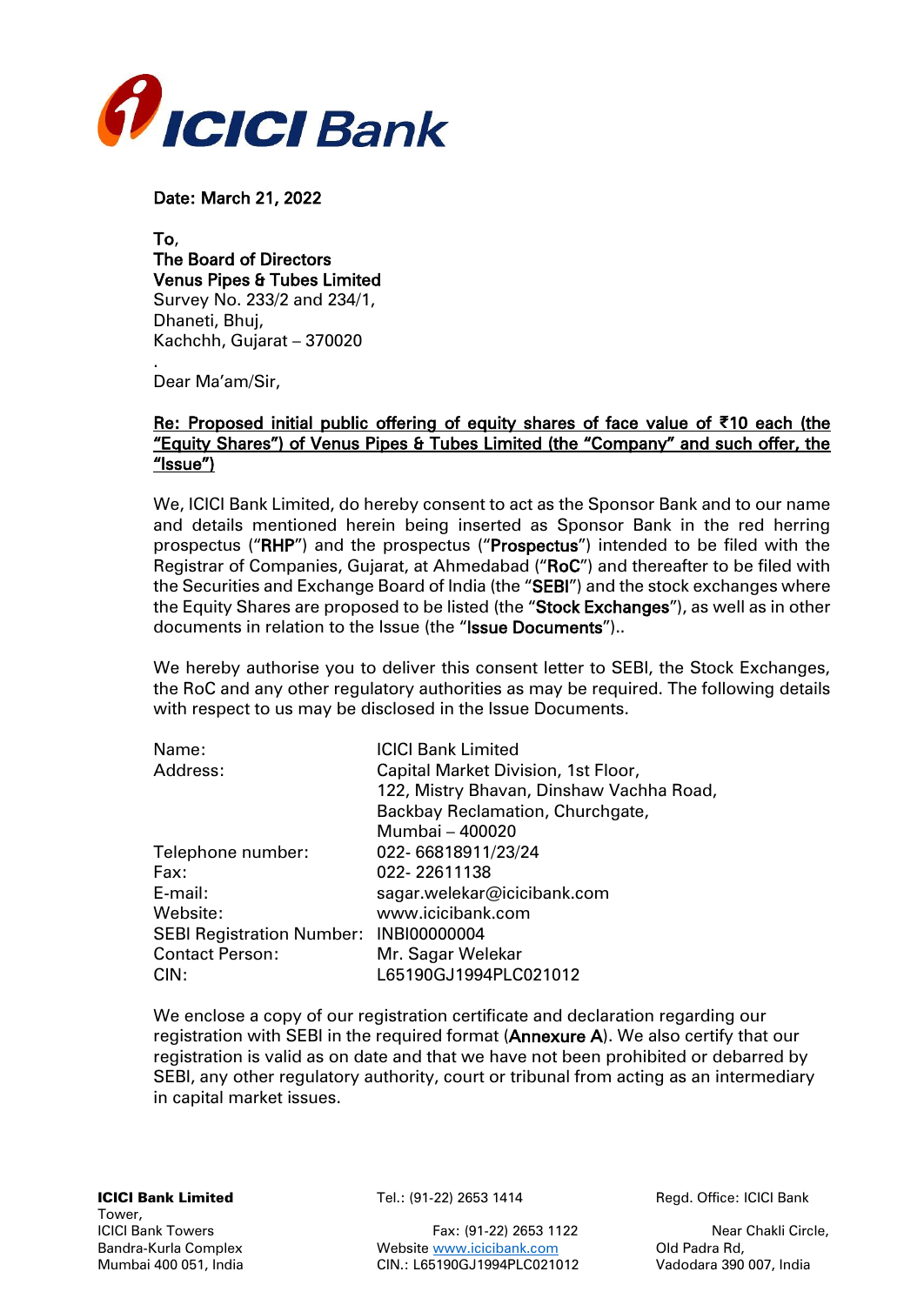

We further confirm that the above information in relation to us is true and correct

We confirm that we will immediately communicate any changes in writing in the above information to the Company, book running lead manager to the Issue ("BRLM") until the date when the Equity Shares that are allotted and transferred in the Issue, commence trading on the Stock Exchanges. In the absence of any such communication from us, the BRLM and the legal counsel can assume that there is no change to the above information until the Equity Shares commence trading on the Stock Exchanges pursuant to the Issue.

This consent letter is for information and for inclusion (in part or full) in the Issue Documents, and may be relied upon by the Company, BRLM and the legal counsel in relation to the Issue.

All capitalized terms used herein and not specifically defined shall have the same meaning as ascribed to them in the Issue Documents.

Sincerely, For ICICI Bank Limited

Gelsh

## Authorised Signatory

Name: [Sagar Welekar] Date: [21.02.2022]

### CC:

### SMC Capitals Limited

401/402, Lotus Corporate Park, Off Western Express Highway, Jai Coach Signal, Goregaon (East), Mumbai - 400063 Maharashtra, India

# Legal Counsel to the Issue

L&L Partners\* 20th Floor, Tower 2 Indiabulls Finance Centre Elphinstone Road, Senapati Bapat Marg Lower Parel, Mumbai 400 013 Maharashtra, India

Tower,

**ICICI Bank Limited** Tel.: (91-22) 2653 1414 Regd. Office: ICICI Bank

ICICI Bank Towers Fax: (91-22) 2653 1122 Near Chakli Circle,<br>Bandra-Kurla Complex Messite www.icicibank.com Did Padra Rd, Bandra-Kurla Complex Website [www.icicibank.com](http://www.icicibank.com/) Mumbai 400 051, India CIN.: L65190GJ1994PLC021012 Vadodara 390 007, India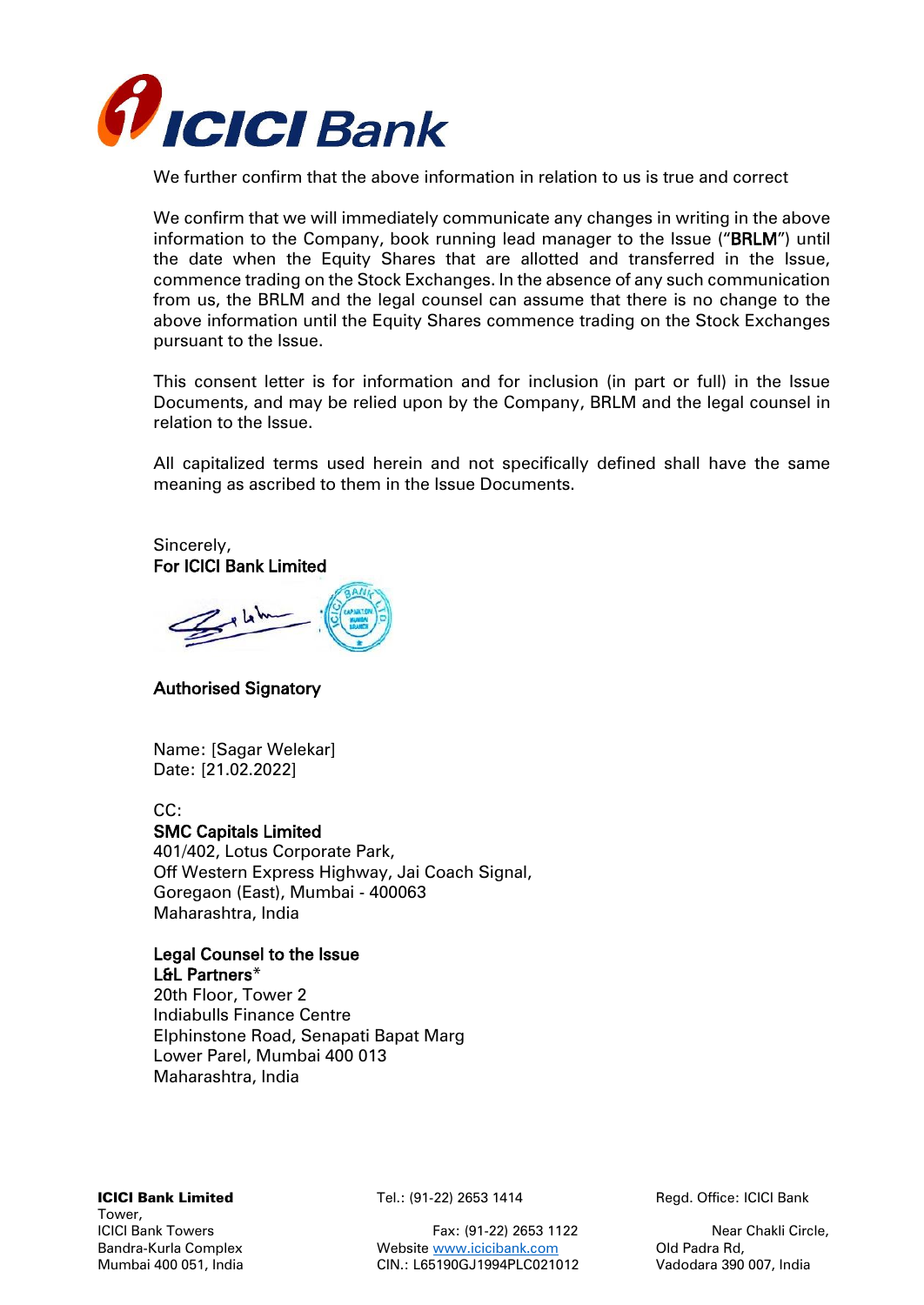

## Annexure A

## Date: March 21, 2022

We hereby confirm that as on date the following details in relation to our registration with the Securities and Exchange Board of India as Sponsor Bank is true and correct:

| ∣1. | <b>Registration Number</b>                                                                     | INBI00000004           |
|-----|------------------------------------------------------------------------------------------------|------------------------|
| 2.  | Date of permanent registration/<br>Renewal of registration                                     | 1/11/2015              |
| 3.  | Date of expiry of registration                                                                 | Permanent Registration |
| 4.  | applied for renewal, date of NA<br>application                                                 |                        |
| 5.  | communication from SEBI NO<br>Any<br>prohibiting the entity from acting as<br>the intermediary |                        |
| 6.  | enquiry/ investigation<br>being NO<br>Any<br>conducted by SEBI                                 |                        |
| 7.  | Details of any penalty imposed by NO<br><b>SEBI</b>                                            |                        |

## For ICICI Bank Limited

 $\leq$ 

Authorised Signatory